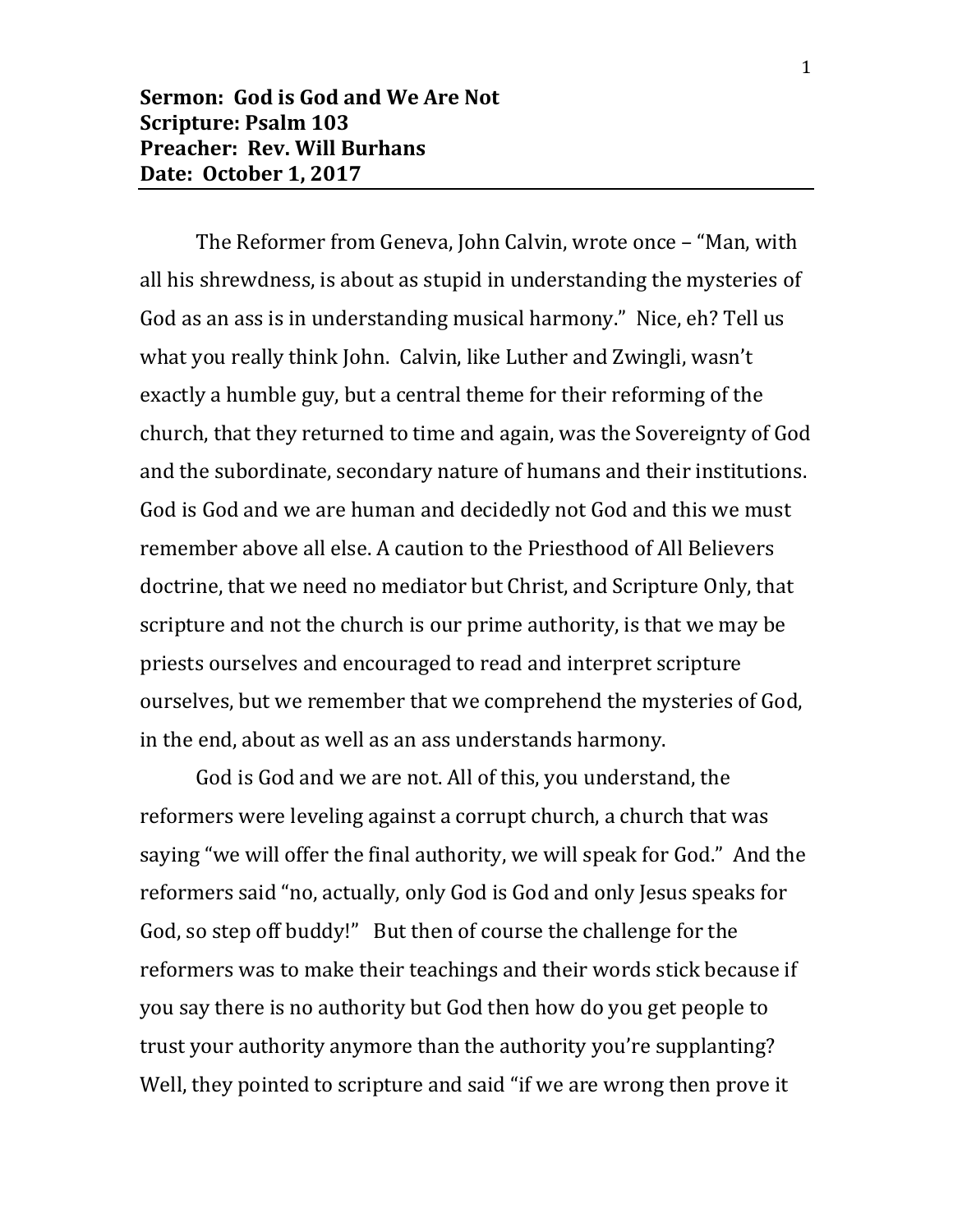by the scripture, but until that point," Luther would famously say, "Here I stand, I can do no other."

Still the church was not happy at being disrespected so and believed the reformers were sowing seeds of discord and anarchy, threatening the very fabric of society by turning such power over to the people, that it was a recipe for splintering of the church… And sure enough the church was not wrong, for here we are 500 years later in a protestant tradition that has over 25,000 different denominations claiming that their understanding and practice is the right one.

At the time of the Reformation, it didn't take long for the splintering to begin and do you know what the first and greatest controversy among the reformers themselves was? It was how to explain what happens when we come to this table for communion. Isn't that ironic! This table of love where we receive the broken body and shed blood of Christ in order to be united again to God and was the source of enormous tension and division between the reformers. So much so that the camaraderie between Luther and Zwingli and Bucer turned pretty nasty and at one point because Zwingli and Bucer wrote that the Lord's supper was more symbolic than an offering of the real presence of Christ, Martin Luther called them "false prophets, inspired by the wicked one, minions of Satan." While the Catholic Church stepped back and was like "woah, ouch! What did we tell you!"

But they were hotheads and what they were struggling against was important. Don't forget that we are Protestants which means in our DNA, at the very root of who we are as Christians, is the penchant towards protest and isn't it interesting that one of the protest that made us protest-ants was that we *sat down* at the communion table when we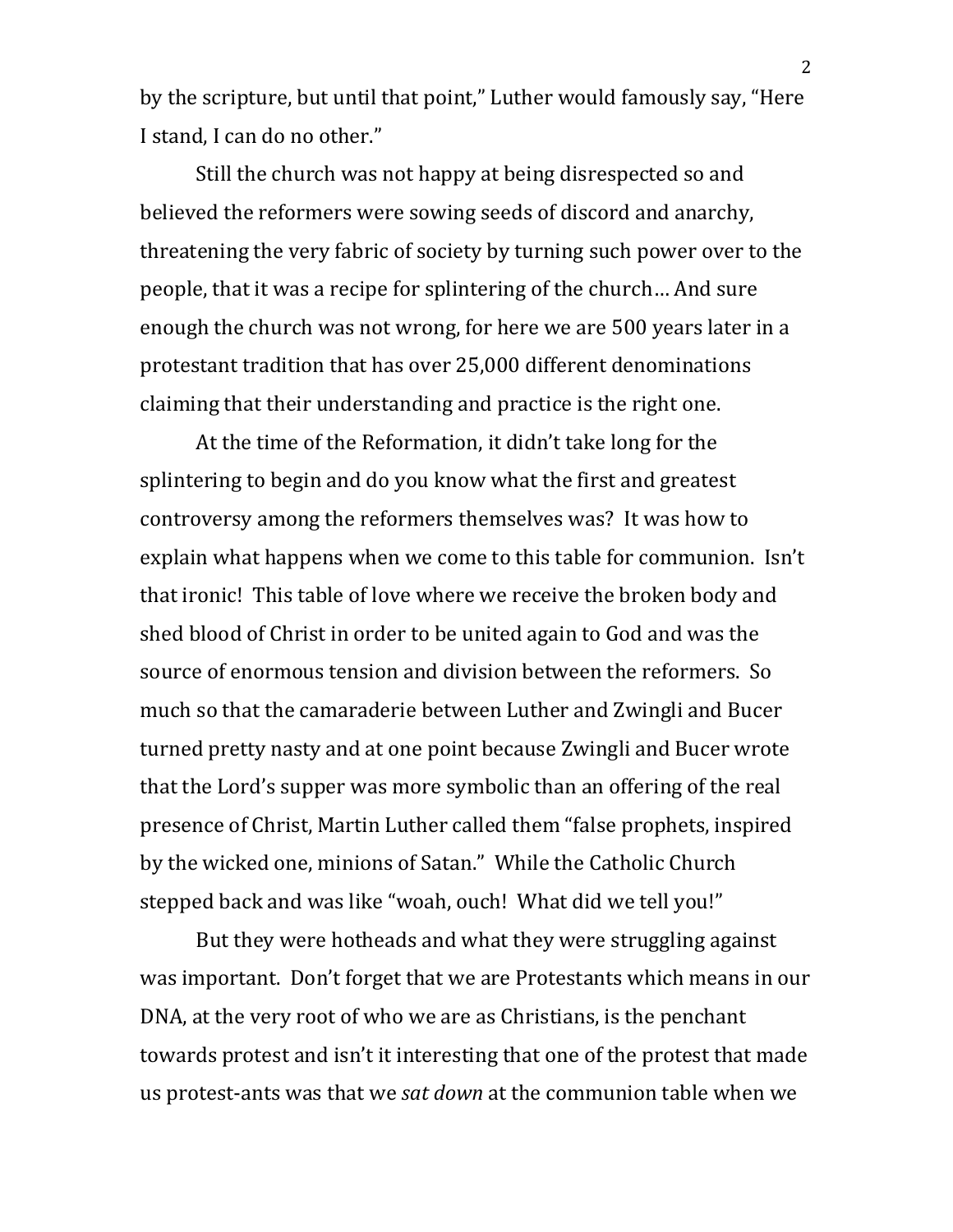were supposed to stand up. You see the priest did the sacrifice of the mass up here at the altar and the people were supposed to come forward and receive Christ from the hand of the priest, but after Luther, Zwingli, Melanchthon and others were done, they gathered communities together and held communion services where the people sat down in their seats, in their pews and passed the body of Christ and the cup to one another. Here me when I say that this was radical resistance. Their remaining seated spoke volumes about the problems in the church.

Sound familiar? It's not so different from the NFL players protesting by kneeling for the national anthem… in fact, in comparison, their protest is gentle, subtle, even a gracious protest, compared to the seat that 16th century protestants took at communion when they should have been standing. Talk about disrespectful! Talk about sons of youknow-whats! The Pope and the bishops called the reformers and their followers at least that and worse for, according to them, these people were disrespecting God, God-self! But sometimes you gotta protest to highlight injustice and the need for change and the powers never like it. It's always the way of power and privilege, across history, to see protests as inappropriate, dangerous and blasphemous. "Stand up when you receive the Eucharist from us! Otherwise you are disrespecting us and disrespecting God." And the reformers believed that their taking a seat was the only way they could actually be faithful to God, so far offbase had the church gone. And so they had everyone stay right where they were in their seats and they passed a plate of bread and the cup saying this is yours not ours, this is God's gift to you, no one in between. We excused ourselves from the altar of the Catholic Church and went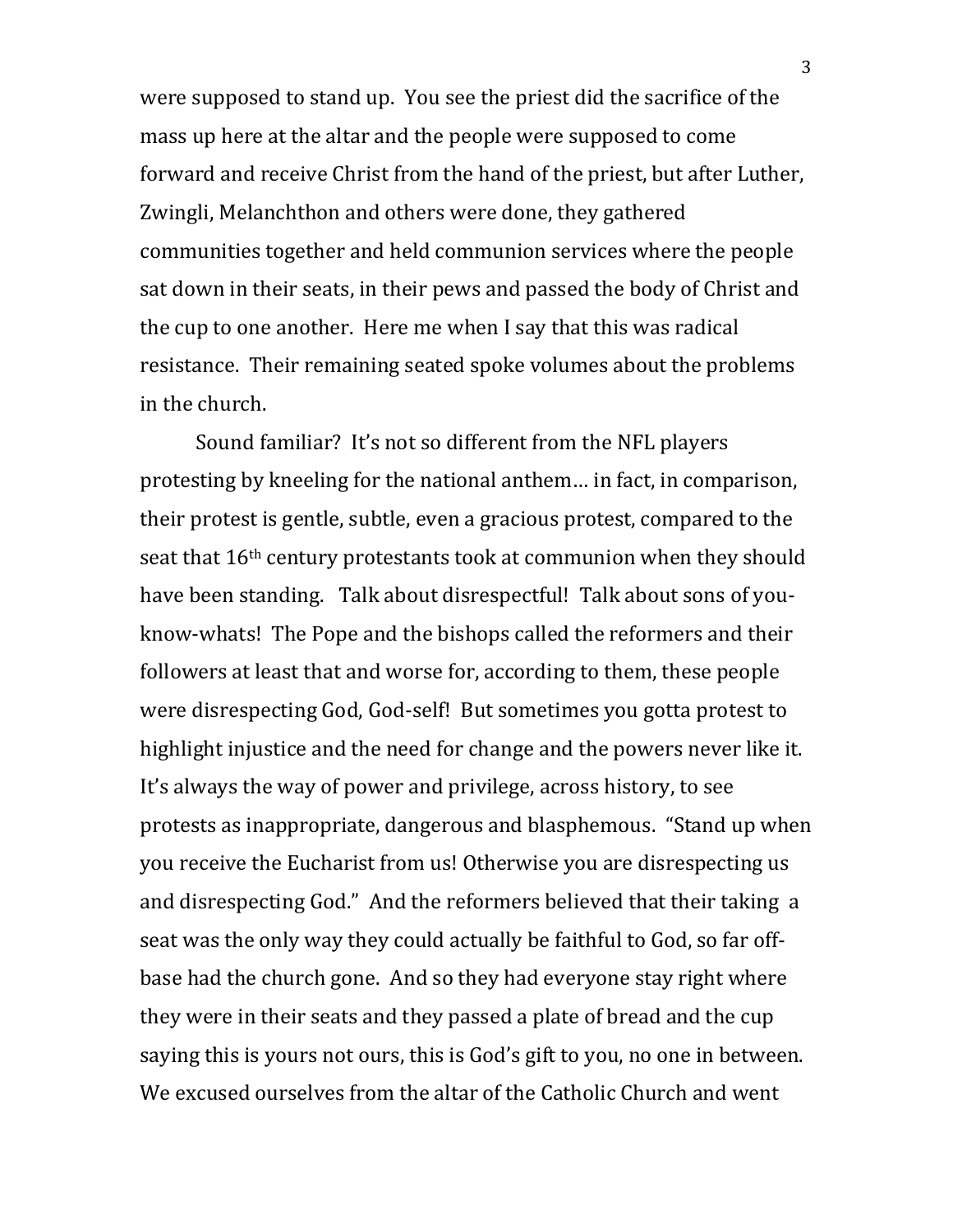and sat our butts down at the table of the Lord. It was beyond a radical protest, it was a revolutionary act and that my friends is where Protestant Christianity began.

We would be doing well if we could reclaim our true Protestant heritage in this way, if we could remember that being PROTESTANT Christian means that at times we must protest the injustices of our society and the inequities of our country and wrongs of our world. We don't so much anymore, I'd suggest, because those of us who are white Protestant Mainline Christians are now the status quo, we do not do so much protesting of our society because we sit a top of it… for what possible reason would we have for upending and protesting a structure that benefits us?!

Well, there's only one reason that I could see – if we were followers of Jesus Christ… then we'd have reason, because that is exactly what he did. As the incarnation of God, and God is God, sitting a top everything as Sovereign of the Universe, he humbled himself to the very bottom, became despised and convicted and executed as an enemy of the state, sacrificed himself fully for the sake of everyone else but especially those crushed at the bottom. That's our model, Jesus' selfsacrificial act for others, that's the only reason we as White Protestants at the top of society should still find ourselves in the business of protesting from the bottom because following Jesus Christ requires it!

And communion can be at the center of it. There are so many levels of radical, world-upending meanings that are going on when we innocently sit in our pews, taking a little piece of bread, calling it Christ's body, and drinking of the cup of Christ's blood.